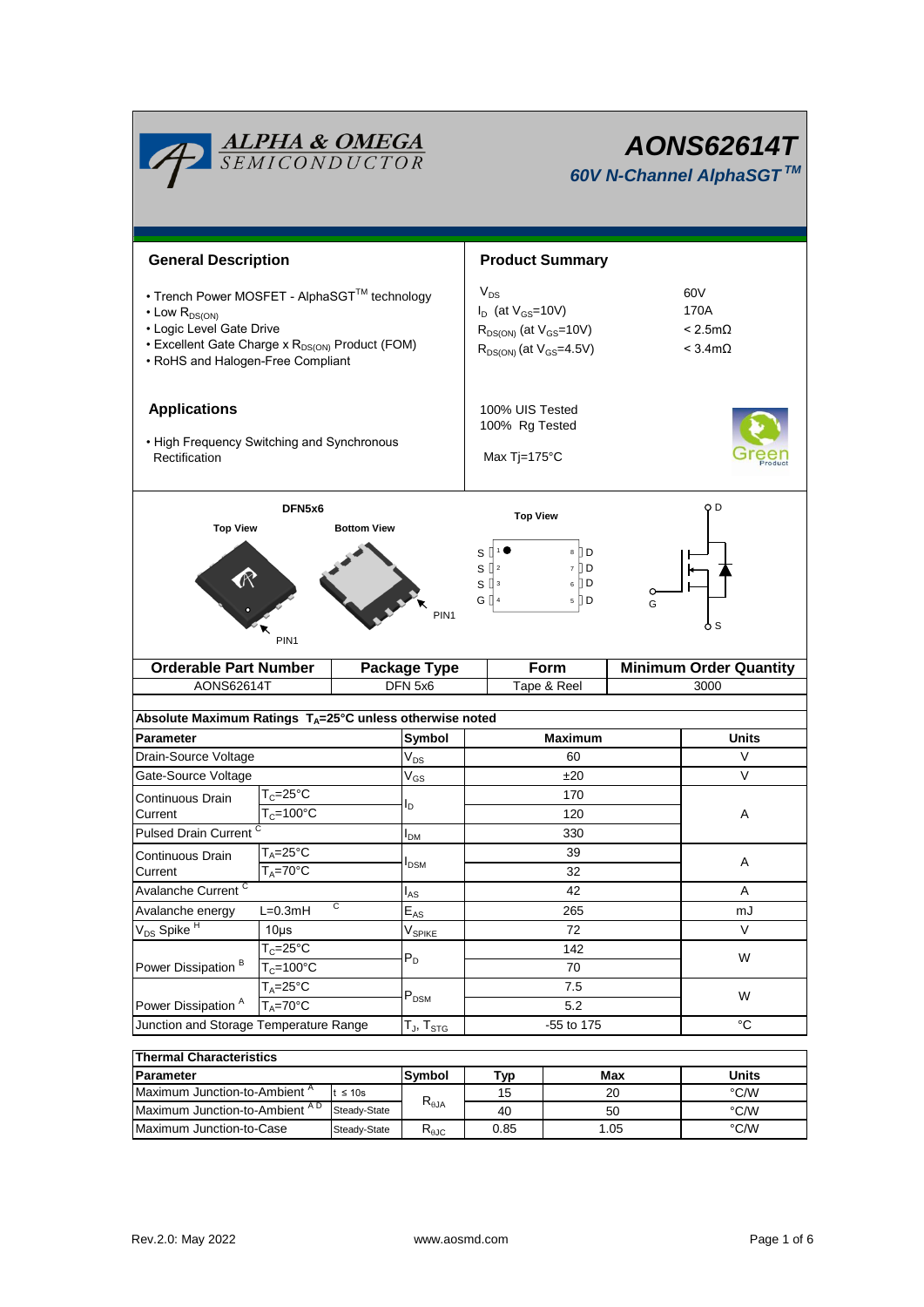

#### **Electrical Characteristics (TJ=25°C unless otherwise noted)**

| <b>Symbol</b>              | Parameter                                                         | <b>Conditions</b>                                                                          | Min                   | <b>Typ</b> | <b>Max</b>     | <b>Units</b> |           |  |  |
|----------------------------|-------------------------------------------------------------------|--------------------------------------------------------------------------------------------|-----------------------|------------|----------------|--------------|-----------|--|--|
| <b>STATIC PARAMETERS</b>   |                                                                   |                                                                                            |                       |            |                |              |           |  |  |
| <b>BV<sub>DSS</sub></b>    | Drain-Source Breakdown Voltage                                    | $I_D = 250 \mu A$ , $V_{GS} = 0V$                                                          |                       | 60         |                |              | $\vee$    |  |  |
| $I_{DSS}$                  | Zero Gate Voltage Drain Current                                   | $V_{DS}$ =60V, $V_{GS}$ =0V                                                                |                       |            |                | 1            |           |  |  |
|                            |                                                                   |                                                                                            | $T_{J} = 55^{\circ}C$ |            |                | 5            | μA        |  |  |
| $I_{GSS}$                  | Gate-Body leakage current                                         | $V_{DS} = 0V$ , $V_{GS} = \pm 20V$                                                         |                       |            |                | ±100         | nA        |  |  |
| $V_{GS(th)}$               | Gate Threshold Voltage                                            | $\overline{V_{DS}}$ = $V_{GS}$ , I <sub>D</sub> =250µA                                     |                       | 1.2        | 1.6            | 2.2          | $\vee$    |  |  |
| $R_{DS(ON)}$               | Static Drain-Source On-Resistance                                 | $V_{GS}$ =10V, $I_{D}$ =20A                                                                |                       |            | 2.1            | 2.5          | $m\Omega$ |  |  |
|                            |                                                                   |                                                                                            | $T_J = 125$ °C        |            | 3.4            | 4.1          |           |  |  |
|                            |                                                                   | $V_{GS} = 4.5V$ , $I_D = 20A$                                                              |                       |            | 2.7            | 3.4          | $m\Omega$ |  |  |
| $g_{FS}$                   | <b>Forward Transconductance</b>                                   | $V_{DS} = 5V$ , $I_D = 20A$                                                                |                       | 110        |                | S            |           |  |  |
| $V_{SD}$                   | Diode Forward Voltage                                             | $IS=1A, VGS=0V$                                                                            |                       | 0.67       | $\mathbf{1}$   | V            |           |  |  |
| I <sub>s</sub>             | Maximum Body-Diode Continuous Current                             |                                                                                            |                       |            |                | 150          | A         |  |  |
|                            | <b>DYNAMIC PARAMETERS</b>                                         |                                                                                            |                       |            |                |              |           |  |  |
| $C_{iss}$                  | Input Capacitance                                                 |                                                                                            |                       | 3660       |                | pF           |           |  |  |
| $C_{\rm oss}$              | Output Capacitance                                                | V <sub>GS</sub> =0V, V <sub>DS</sub> =30V, f=1MHz                                          |                       |            | 1160           |              | pF        |  |  |
| $C_{\text{rss}}$           | Reverse Transfer Capacitance                                      |                                                                                            |                       | 108        |                | pF           |           |  |  |
| $\mathsf{R}_{\mathsf{g}}$  | Gate resistance                                                   | $f=1$ MHz                                                                                  |                       | 0.3        | 0.75           | 1.2          | Ω         |  |  |
|                            | <b>SWITCHING PARAMETERS</b>                                       |                                                                                            |                       |            |                |              |           |  |  |
| $Q_g(10V)$                 | <b>Total Gate Charge</b>                                          | $V_{GS}$ =10V, $V_{DS}$ =30V, $I_{D}$ =20A                                                 |                       |            | 64             | 90           | nC        |  |  |
| $Q_q(4.5V)$                | <b>Total Gate Charge</b>                                          |                                                                                            |                       |            | 32             | 50           | пC        |  |  |
| $\mathsf{Q}_{\mathsf{gs}}$ | Gate Source Charge                                                |                                                                                            |                       |            | 8.5            |              | nC        |  |  |
| $\mathsf{Q}_{\text{gd}}$   | Gate Drain Charge                                                 |                                                                                            |                       | 11.5       |                | пC           |           |  |  |
| $Q_{\text{oss}}$           | Output Charge                                                     | $V_{GS}$ =0V, $V_{DS}$ =30V                                                                |                       |            | 57             |              | nC        |  |  |
| $t_{D(on)}$                | Turn-On DelayTime                                                 | $V_{GS}$ =10V, $V_{DS}$ =30V, R <sub>1</sub> =1.5 $\Omega$ ,<br>$R_{\text{GEN}} = 3\Omega$ |                       |            | 7.5            |              | ns        |  |  |
| $t_r$                      | Turn-On Rise Time                                                 |                                                                                            |                       |            | $\overline{7}$ |              | ns        |  |  |
| $t_{D(off)}$               | Turn-Off DelayTime                                                |                                                                                            |                       |            | 44             |              | ns        |  |  |
| $t_f$                      | <b>Turn-Off Fall Time</b>                                         |                                                                                            |                       |            | 12.5           |              | ns        |  |  |
| $\mathsf{t}_\mathsf{rr}$   | Body Diode Reverse Recovery Time                                  | $I_F = 20A$ , di/dt=500A/ $\mu$ s                                                          |                       |            | 26             |              | ns        |  |  |
| $Q_{rr}$                   | $I_F = 20A$ , di/dt=500A/us<br>Body Diode Reverse Recovery Charge |                                                                                            |                       | 92         |                | nC           |           |  |  |

A. The value of R<sub>0JA</sub> is measured with the device mounted on 1in<sup>2</sup> FR-4 board with 2oz. Copper, in a still air environment with T<sub>A</sub> =25°C. The Power dissipation P<sub>DSM</sub> is based on R <sub>0JA</sub> t≤ 10s and the maximum allowed junction temperature of 175°C. The value in any given application depends on the user's specific board design, and the maximum temperature of 175°C may be used if the PCB allows it.

B. The power dissipation  $P_D$  is based on  $T_{J(MAX)}$ =175°C, using junction-to-case thermal resistance, and is more useful in setting the upper dissipation limit for cases where additional heatsinking is used.

C. Single pulse width limited by junction temperature  $\mathsf{T}_{\mathsf{J}(MAX)}$ =175°C.

D. The  $R_{qJA}$  is the sum of the thermal impedance from junction to case  $R_{qJC}$  and case to ambient.

E. The static characteristics in Figures 1 to 6 are obtained using <300µs pulses, duty cycle 0.5% max.<br>F. These curves are based on the junction-to-case thermal impedance which is measured with the device mounted to a larg

G. These tests are performed with the device mounted on 1 in<sup>2</sup> FR-4 board with 2oz. Copper, in a still air environment with T<sub>A</sub>=25°C.

H. The spike duty cycle 5% max, limited by junction temperature  $T_{J(MAX)}$ =125°C.

APPLICATIONS OR USES AS CRITICAL COMPONENTS IN LIFE SUPPORT DEVICES OR SYSTEMS ARE NOT AUTHORIZED. AOS DOES NOT ASSUME ANY LIABILITY ARISING OUT OF SUCH APPLICATIONS OR USES OF ITS PRODUCTS. AOS RESERVES THE RIGHT TO MAKE CHANGES TO PRODUCT SPECIFICATIONS WITHOUT NOTICE. IT IS THE RESPONSIBILITY OF THE CUSTOMER TO EVALUATE SUITABILITY OF THE PRODUCT FOR THEIR INTENDED APPLICATION. CUSTOMER SHALL COMPLY WITH APPLICABLE LEGAL REQUIREMENTS, INCLUDING ALL APPLICABLE EXPORT CONTROL RULES, REGULATIONS AND LIMITATIONS.

AOS' products are provided subject to AOS' terms and conditions of sale which are set forth at:<br>http://www.aosmd.com/terms and conditions of sale com/terms\_and\_conditions\_of\_sale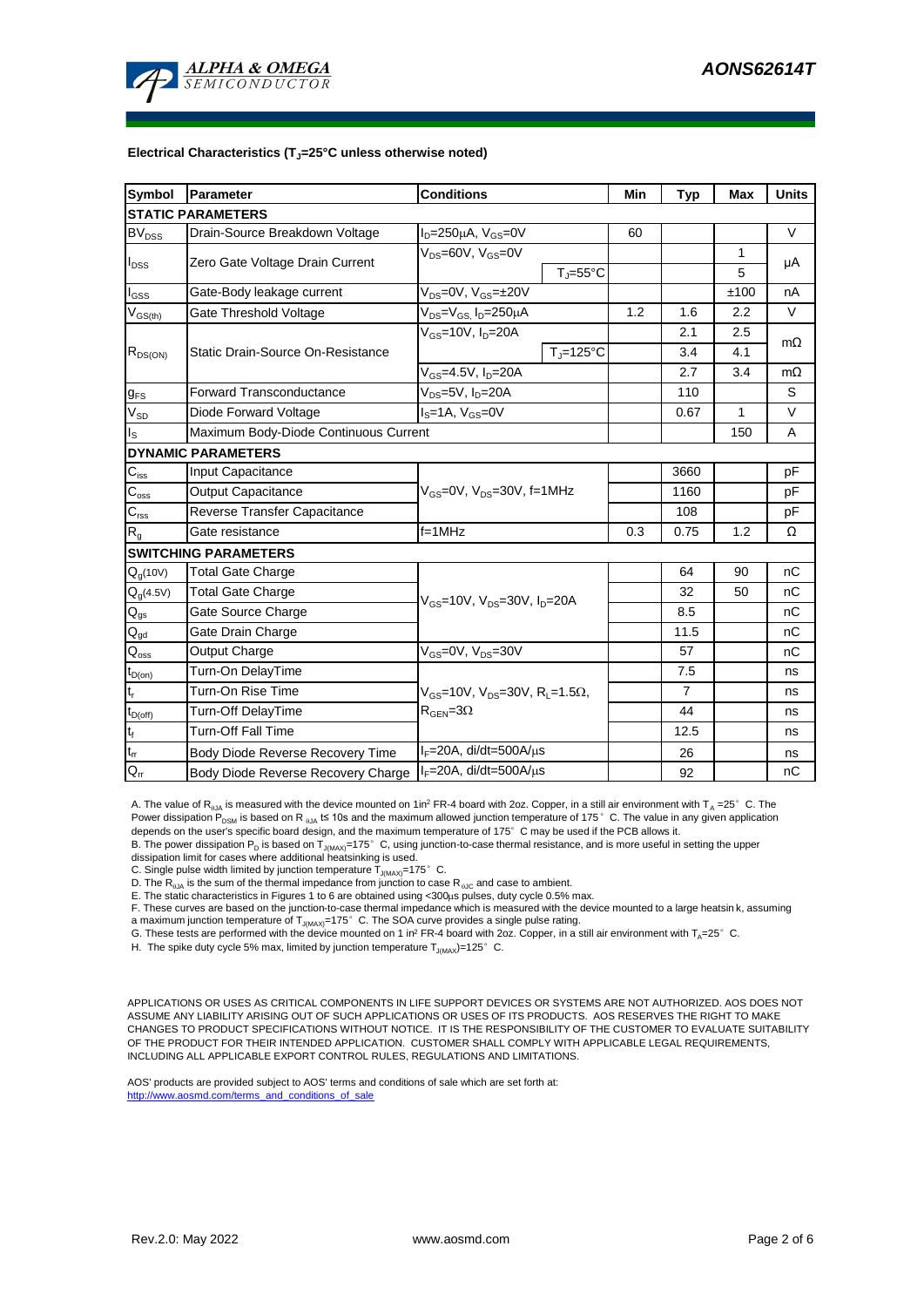

## **TYPICAL ELECTRICAL AND THERMAL CHARACTERISTICS**

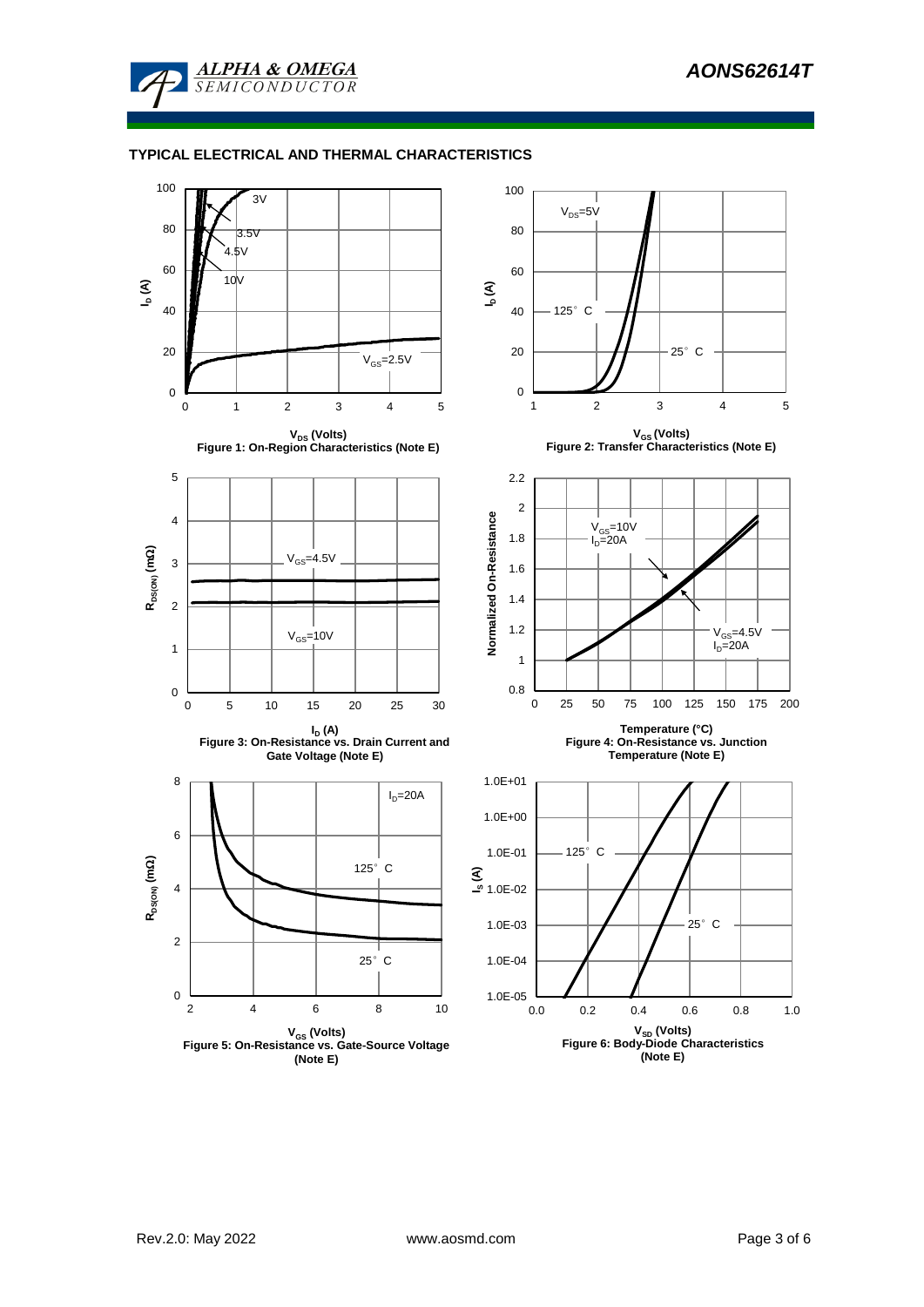

### **TYPICAL ELECTRICAL AND THERMAL CHARACTERISTICS**



**Figure 11: Normalized Maximum Transient Thermal Impedance (Note F)**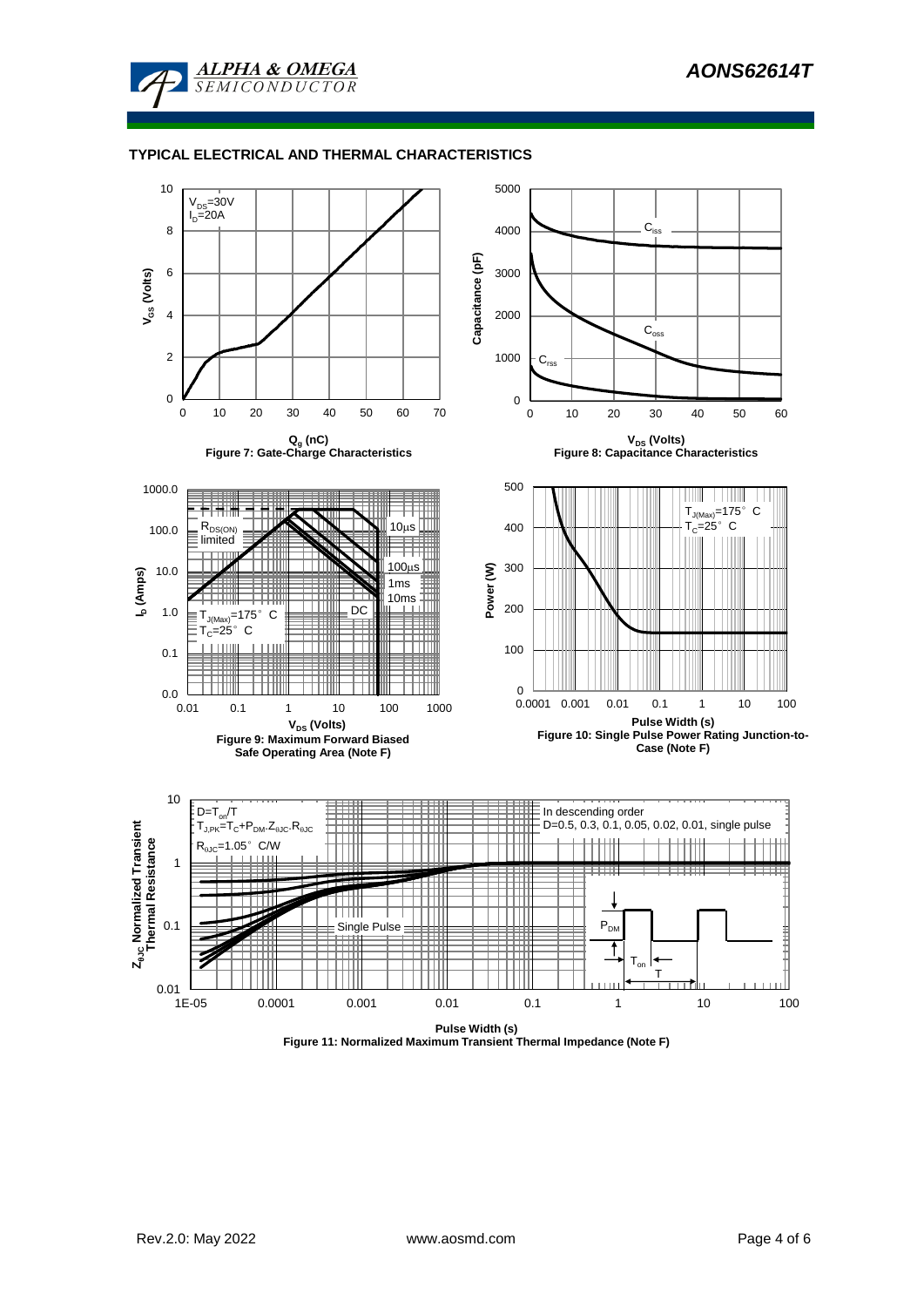

# **TYPICAL ELECTRICAL AND THERMAL CHARACTERISTICS**



**Figure 16: Normalized Maximum Transient Thermal Impedance (Note G)**